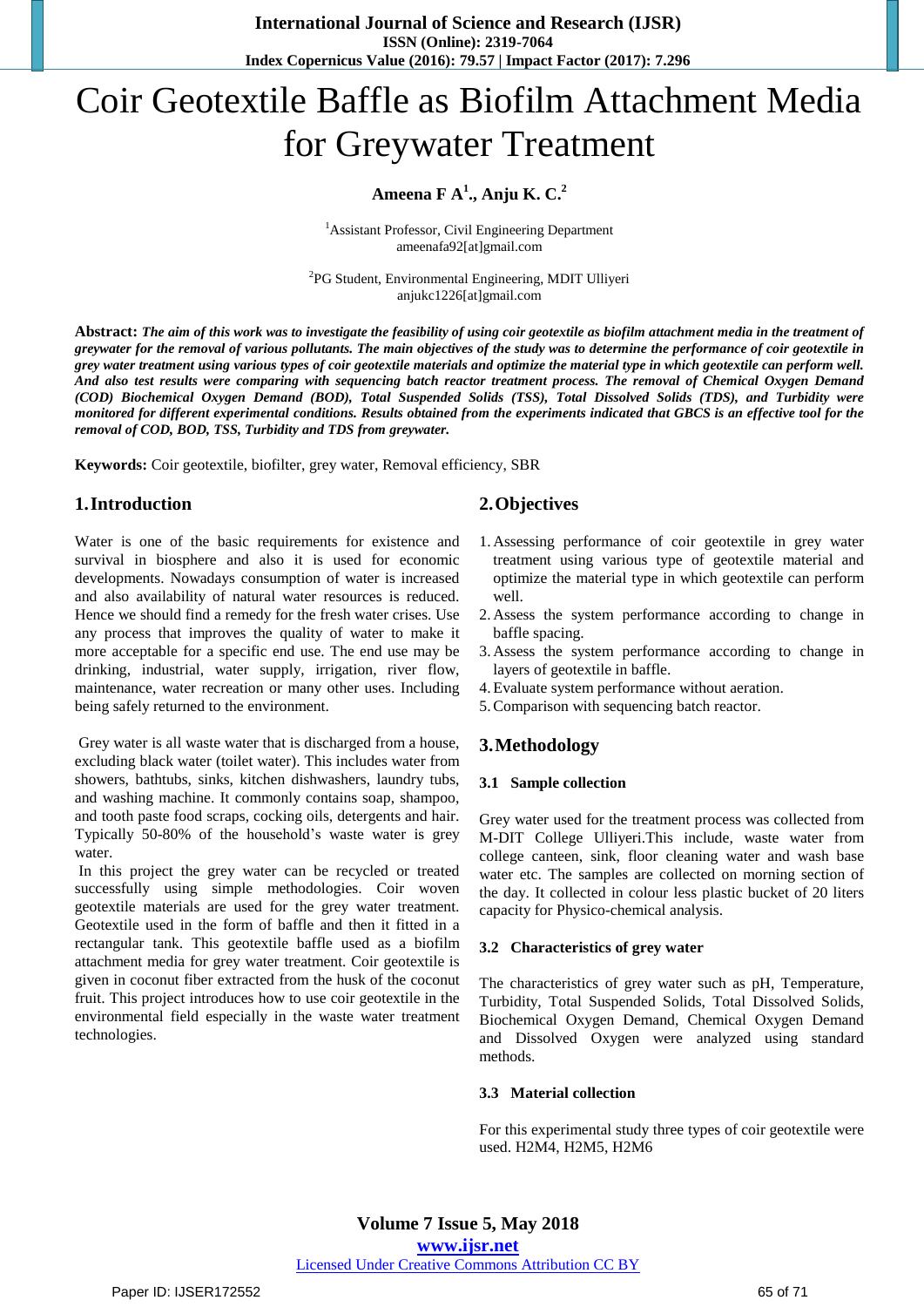| Table 1: Types of Coir Geotextile |                            |                    |  |  |
|-----------------------------------|----------------------------|--------------------|--|--|
| Designation                       | Mass/unit<br>area $(g/m2)$ | Aperture size (mm) |  |  |
| $H_2M_4$                          | 1400                       | $10\times2$        |  |  |
| $H_2M_5$                          | 740                        | $11.7\times13.2$   |  |  |
| $H_2M_6$                          | 400                        | $25\times25$       |  |  |

# **3.4 Experimental setup**

Experimental setup consists of a rectangular reactor of 60 cm length, 30cm width, and 30cm height. It is a rectangular glass tank and then the tank was fitted with square shaped wooden frames, in order to achieve efficient fitting of the baffles. Baffle is made by using coir geotextile having thickness 0.5 mm. Also in each experiment frame was completely filled with coir geotextile material. In this experiment change the spacing of each baffle and change the thickness of coir geotextile filled in the frames. The width of frame is 2 cm.

Woven type geotextile are used for this experiment. Coir geotextile are available in large mats. They were cut in to rectangles of dimension 30×29 cm so as to form baffles.

The bioreactor was aerated with a fish tank aerator of capacity 2.5 l/min. Provide six air bushes were used in order to supply sufficient air in the baffle pockets.



**Figure 1:** Final View of Experimental Setup

# **3.5 Startup of the reactor**

The aerobic sludge collected from diary waste treatment plant and this aerobic sludge seeded in to the biofilter media along with greywater. The geotextile material in the biofilter allowed undergoing acclimatization with bacteria for a period of 5 days.

# **3.6 Procedure**

After the period of acclimatization, collect 20 liters of grey water and fed in to the bioreactor media by means of gravity. The grey water admitted to the bioreactor at a constant rate of 4.5 l/min. then aeration was provided to each compartment by using fish tank aerator. Fish tank aerator supplying 2.5 l/min air in to the reactor. The HRT of the experimental setup is 24 hrs and the effluent is collected from the last compartment and tested the various parameters such as pH, Temperature, Turbidity, Total Dissolved Solids, Total Suspended Solids, Biological oxygen demand, Chemical Oxygen Demand, and Dissolved Oxygen. Then the main objectives of the study are 1. Comparison of different type geotextile material, 2. Assess the system performance according to change in baffle spacing, 3. Assess the system performance according to change in layers of geotextile in baffle, 4. Evaluate system performance without aeration, and 5. Comparison with sequencing batch reactor

## **3.6.1 Comparison of different type geotextile material**

Different types of coir geotextile are fitted on the bioreactor at constant experimental condition and coir geotextile are  $H_2M_4$ ,  $H_2M_5$ , and  $H_2M_6$ . Then compares the performance of the bioreactor. After the treatment process effluent collected and test the various parameters such as pH, Temperature, Turbidity, Total Suspended Solids, Total Dissolved Solids, Biological Oxygen Demand, Chemical Oxygen Demand and Dissolved Oxygen.

## **3.6.2 Assess the system performance according to change in baffle spacing**

Assess the system performance according to change in baffle spacing. First set the baffle spacing at 8.3 cm. five numbers of baffles are provided. And check the treatment efficiency. Then change the baffle spacing to 10.4 cm. Four numbers of baffles is provided. Same as, check the treatment efficiency. Effluent collected at a constant interval of 24 hrs



**Figure 2:** Cross Section of GBCS (Spacing 8.3 cm)



**Figure 3:** Cross Section of GBCS (Spacing 10.4 cm)

## **3.6.2 Assess the system performance according to change in layers of geotextile in baffle**

System performance was monitored for change in layers of geotextile in baffle. Mainly single and double layer of geotextile are set in the baffle and check the treatment efficiency. Effluent from the reactor was collected at a constant interval of 24 hrs. And test the parameters.

#### **3.6.3 Evaluate system performance without aeration.**

The geotextile biofilter media was performing without aeration. Fish tank aerator is not included in the experimental setup. The grey water treated only using coir geotextile material. It not depends on the aeration. Then effluent collects after 24 hrs and tests the parameters.

**Volume 7 Issue 5, May 2018 [www.ijsr.net](file:///D:\IJSR%20Website\www.ijsr.net)** [Licensed Under Creative Commons Attribution CC BY](http://creativecommons.org/licenses/by/4.0/)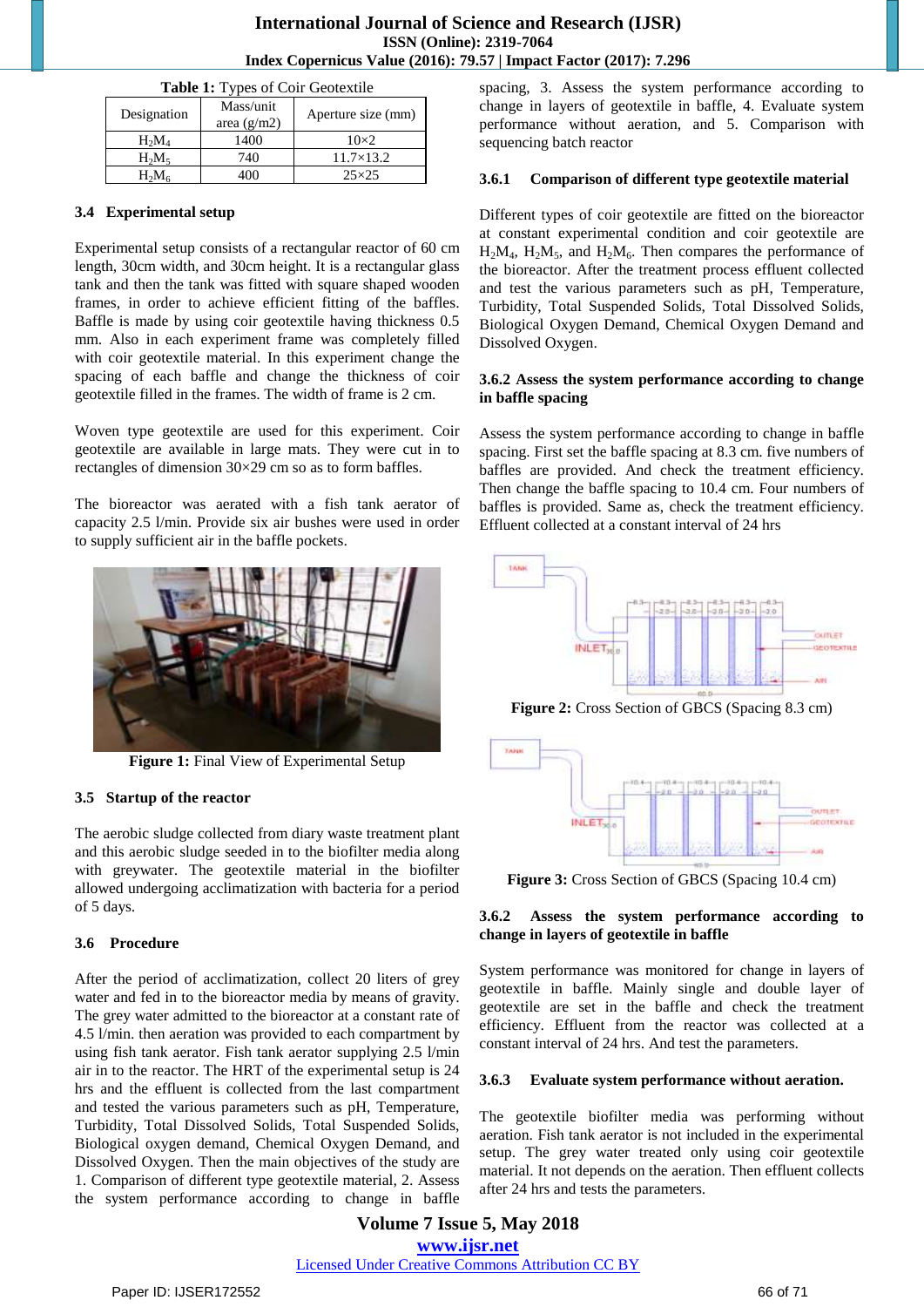## **3.6.4 Comparison with sequencing batch reactor**

Sequencing batch reactor utilizes fill and draw with complete mixing during batch reaction step. Where subsequent step of aeration and clarification are occur in the same tank. All SBR process five step occur

(a) Fill

During fill operation, volume and substrate (raw waste water) are added to the reactor. The fill process typically allows the liquid level in the reactor to rise from 75% of capacity to 100%.during fill; the reactor may be mixed only or mixed and aerated to promote biological reaction with the influent waste water.

(b) React

During the react period, the biomass consumes the substrate under controlled environmental conditions.

(c) Settle

Solids are allowed to separate from the liquid under quiescent conditions, resulting in a clarified supernatant that can be discharged as effluent.

(d) Draw

Clarified effluent is removed during the decant period. Many types of decanting mechanisms can be used, with the most popular being floating or adjustable weirs.

(e) Idle

An idle period is used in a multitank system to provide time for one reactor to complete its fill phase before switching to another unit. Because idle is not a necessary phase, it is sometimes omitted.

The treatment efficiency of sequencing batch reactor is compare with treatment efficiency of geotextile used bioreactor.

# **4.Result and Discussion**

**4.1 System performance under different coir geotextile material**

| <b>Table 2:</b> System Performance under $H_2M_4$ Type Coir |
|-------------------------------------------------------------|
| Geotextile Material (8.3 cm Spacing)                        |

| Ocoleanic Malerial (6.5 Cm Spacing) |                            |          | Geotextile Material (10.4 cm Spacing) |                                 |                   |                     |                    |  |
|-------------------------------------|----------------------------|----------|---------------------------------------|---------------------------------|-------------------|---------------------|--------------------|--|
| Parameters                          | $H_2M_4-8.3$ cm<br>spacing |          | Removal<br>efficiency                 |                                 | $H_2M_6$ -10.4 cm |                     | Remov              |  |
|                                     | Effluent                   | Influent | $(\%)$                                | Parameters                      | Effluent          | spacing<br>Influent | efficien<br>$(\%)$ |  |
| pΗ                                  | 8.5                        | 7.52     |                                       |                                 | 5.3               | 7.3                 |                    |  |
| Turbidity (NTU)                     | 381                        | 15       | 96.06                                 | pН                              |                   |                     |                    |  |
| Temperature (°C)                    | 30.1                       | 30.1     |                                       | Turbidity (NTU)                 | 356               | 156                 | 56.17              |  |
| Total dissolved solids (ms/ppt)     | 590.1                      | 1.03     | 99.82                                 | Temperature (°C)                | 30.1              | 30                  |                    |  |
| Total suspended solids (mg/l)       | 127.8                      | 56.15    | 99.72                                 | Total dissolved solids (ms/ppt) | 239.8             | 80.4                | 66.47              |  |
|                                     |                            |          | 73.24                                 | Total suspended solids (mg/l)   | 186               | 100.3               | 46.07              |  |
| $BOD$ (mg/l)                        | 148                        | 39.6     |                                       | $BOD$ (mg/l)                    | 189               | 110                 | 41.79              |  |
| $COD$ (mg/l)                        | 421.6                      | 80.56    | 80.89                                 | $COD$ (mg/l)                    | 327               | 115                 | 64.83              |  |
|                                     |                            |          |                                       |                                 |                   |                     |                    |  |

**Table 3:** System Performance under H<sub>2</sub>M<sub>5</sub> Type Coir Geotextile Material (8.3 cm Spacing)

|                                 | $H_2M_5 - 8.3$ cm | Removal    |        |
|---------------------------------|-------------------|------------|--------|
| Parameters                      | spacing           | efficiency |        |
|                                 | Effluent          | Influent   | $(\%)$ |
| pН                              | 9.7               | 7.3        |        |
| Turbidity (NTU)                 | 385               | 28         | 92.72  |
| Temperature $(^{\circ}C)$       | 30.1              | 29.4       |        |
| Total dissolved solids (ms/ppt) | 534.52            | 2.7        | 99.49  |
| Total suspended solids (mg/l)   | 145.5             | 60.8       | 58.21  |
| BOD (mg/l)                      | 186.5             | 59.4       | 68.15  |
| $COD$ (mg/l)                    | 340               | 86         | 74.47  |

**Table 4:** System Performance under H<sub>2</sub>M<sub>6</sub> Type Coir Geotextile Material (8.3 cm Spacing)

| Parameters                      | $H_2M_6 - 8.3$ cm<br>spacing |          | Removal<br>efficiency |
|---------------------------------|------------------------------|----------|-----------------------|
|                                 | Effluent                     | Influent | (%)                   |
| pН                              | 5.12                         | 7.27     |                       |
| Turbidity (NTU)                 | 492                          | 198      | 59.75                 |
| Temperature (°C)                | 31.7                         | 32.8     |                       |
| Total dissolved solids (ms/ppt) | 563.33                       | 80.95    | 78.55                 |
| Total suspended solids (mg/l)   | 210.32                       | 98.5     | 53.16                 |
| $BOD$ (mg/l)                    | 210                          | 120.6    | 42.57                 |
| $COD$ (mg/l)                    | 340                          | 98       | 71.17                 |

| <b>Table 5:</b> System Performance under $H_2M_4$ Type Coir |
|-------------------------------------------------------------|
| Geotextile Material (10.4 cm Spacing)                       |

| $\frac{1}{2}$                   |                   |          |            |  |  |
|---------------------------------|-------------------|----------|------------|--|--|
|                                 | $H_2M_4$ -10.4 cm | Removal  |            |  |  |
| Parameters                      | spacing           |          | efficiency |  |  |
|                                 | Effluent          | Influent | (%)        |  |  |
| pН                              | 8.7               | 7.7      |            |  |  |
| Turbidity (NTU)                 | 285               | 28       | 90.17      |  |  |
| Temperature (°C)                | 31.1              | 30.7     |            |  |  |
| Total dissolved solids (ms/ppt) | 478.78            | 5.14     | 98.92      |  |  |
| Total suspended solids (mg/l)   | 205.6             | 75.51    | 63.27      |  |  |
| $BOD$ (mg/l)                    | 128.4             | 65.8     | 48.75      |  |  |
| $COD$ (mg/l)                    | 413.5             | 102      | 75.33      |  |  |

**Table 6:** System Performance under H<sub>2</sub>M<sub>5</sub> Type Coir Geotextile Material (10.4 cm Spacing)

| $\sim$                          |          |          |            |  |  |
|---------------------------------|----------|----------|------------|--|--|
| $H_2M_5$ -10.4 cm               |          |          | Removal    |  |  |
| Parameters                      | spacing  |          | efficiency |  |  |
|                                 | Effluent | Influent | (%)        |  |  |
| pН                              | 5.73     | 7.48     |            |  |  |
| Turbidity (NTU)                 | 166      | 58       | 65.06      |  |  |
| Temperature (°C)                | 29.1     | 28.5     |            |  |  |
| Total dissolved solids (ms/ppt) | 225.38   | 6.92     | 96.92      |  |  |
| Total suspended solids (mg/l)   | 56.5     | 28.3     | 49.91      |  |  |
| $BOD$ (mg/l)                    | 101.6    | 56.5     | 44.38      |  |  |
| $COD$ (mg/l)                    | 402.3    | 124      | 69.19      |  |  |

| <b>Table 7:</b> System Performance under $H_2M_6$ Type Coir |  |
|-------------------------------------------------------------|--|
| Geotextile Material (10.4 cm Spacing)                       |  |

Removal efficiency  $(% )$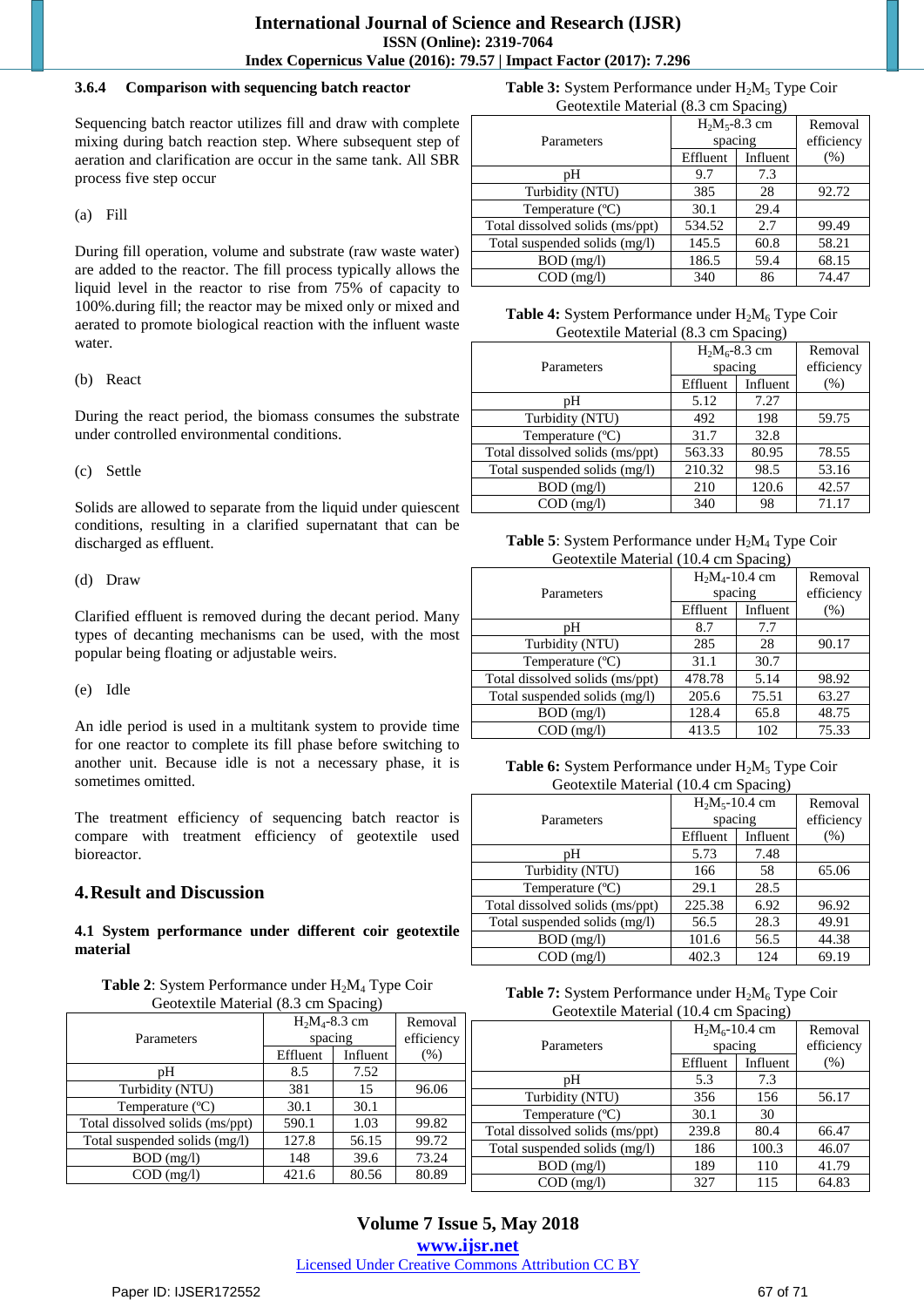**Table 8:** System Performance under Different Coir Geotextile Material (8.3 cm Spacing)

|                                 | Removal efficiency(%)-8.3 cm |          |          |  |
|---------------------------------|------------------------------|----------|----------|--|
| Parameters                      | spacing                      |          |          |  |
|                                 | $H_2M_4$                     | $H_2M_5$ | $H_2M_6$ |  |
| Turbidity (NTU)                 | 96.06                        | 92.72    | 59.75    |  |
| Total dissolved solids (ms/ppt) | 99.82                        | 99.49    | 78.55    |  |
| Total suspended solids (mg/l)   | 83.69                        | 58.21    | 53.16    |  |
| $BOD$ (mg/l)                    | 73.24                        | 68.15    | 42.57    |  |
| $COD$ (mg/l)                    | 80.86                        | 74.47    | 71.17    |  |

**Table 9:** System Performance under Different Coir Geotextile Material (10.4 cm Spacing)

|                                 | Removal efficiency(%)-10.4 cm |          |          |  |
|---------------------------------|-------------------------------|----------|----------|--|
| Parameters                      | spacing                       |          |          |  |
|                                 | $H_2M_4$                      | $H_2M_5$ | $H_2M_6$ |  |
| Turbidity (NTU)                 | 90.17                         | 65.06    | 56.17    |  |
| Total dissolved solids (ms/ppt) | 98.92                         | 96.92    | 66.47    |  |
| Total suspended solids (mg/l)   | 63.27                         | 49.91    | 46.07    |  |
| $BOD$ (mg/l)                    | 48.75                         | 44.38    | 41.79    |  |
| $COD$ (mg/l)                    | 75.33                         | 69.19    | 64.83    |  |

On the basis of test results the percentage removal for BOD, COD, TDS, TSS, and Turbidity showed maximum removal for the  $H_2M_4$  coir geotextile material.  $H_2M_4$  has small mesh size compared to  $H_2M_5$  and  $H_2M_6$ . The mesh size of  $H_2M_4$  is  $10\times2$  mm. The mesh size decreases or pore size decreases then increase the specific area available for attach the biomass in to the material. Then the treatment efficiency increased. The removal efficiency for COD, BOD, TDS, TSS and Turbidity at 8.3 cm spacing and 24hr HRT for the material H2M<sup>4</sup> was recorded as 80.89%, 73.24%, 99.82%, 99.72%, 96.06%.And also at 10.4 cm spacing the efficiency was recorded as 75.53%, 48.75%, 98.92%, 63.27%, 90.97%



**Figure 4:** System Performance under Different Geotextile Material (8.3 cm Spacing)



**Figure 5:** System Performance under Different Geotextile Material (10.4 cm Spacing)

# **4.2 System performance under different baffle spacing**

**Table 10:** System Performance under Different Baffle

| Spacing                                  |                                       |                |          |          |                 |          |  |
|------------------------------------------|---------------------------------------|----------------|----------|----------|-----------------|----------|--|
|                                          | Removal efficiency(%)-10.4 cm spacing |                |          |          |                 |          |  |
| Parameters                               |                                       | 8.3 cm spacing |          |          | 10.4 cm spacing |          |  |
|                                          | $H_2M_4$                              | $H_2M_5$       | $H_2M_6$ | $H_2M_4$ | $H_2M_5$        | $H_2M_6$ |  |
| Turbidity<br>(NTU)                       | 96.06                                 | 92.72          | 59.75    | 90.17    | 65.06           | 56.17    |  |
| Total<br>dissolved<br>solids<br>(ms/ppt) | 99.82                                 | 99.49          | 78.55    | 98.92    | 96.92           | 66.47    |  |
| Total<br>suspended<br>solids<br>(mg/l)   | 83.69                                 | 58.21          | 53.16    | 63.27    | 49.91           | 46.23    |  |
| <b>BOD</b><br>(mg/l)                     | 73.24                                 | 68.15          | 42.57    | 48.75    | 44.38           | 41.79    |  |
| COD<br>(mg/l)                            | 80.89                                 | 74.47          | 71.17    | 75.33    | 69.19           | 64.83    |  |

It is observed that system performance get decreased as baffle spacing increased. System performance according to change in baffle spacing is shown in above table. As baffle spacing increases specific area of biofilter available for adhering the biomass decreased thus biomass intensity get decreased.



**Figure 6:** System Performance under Different Baffle Spacing (H<sub>2</sub>M<sub>4</sub>)



**Figure 7:** System Performance under Different Baffle Spacing  $(H_2M_5)$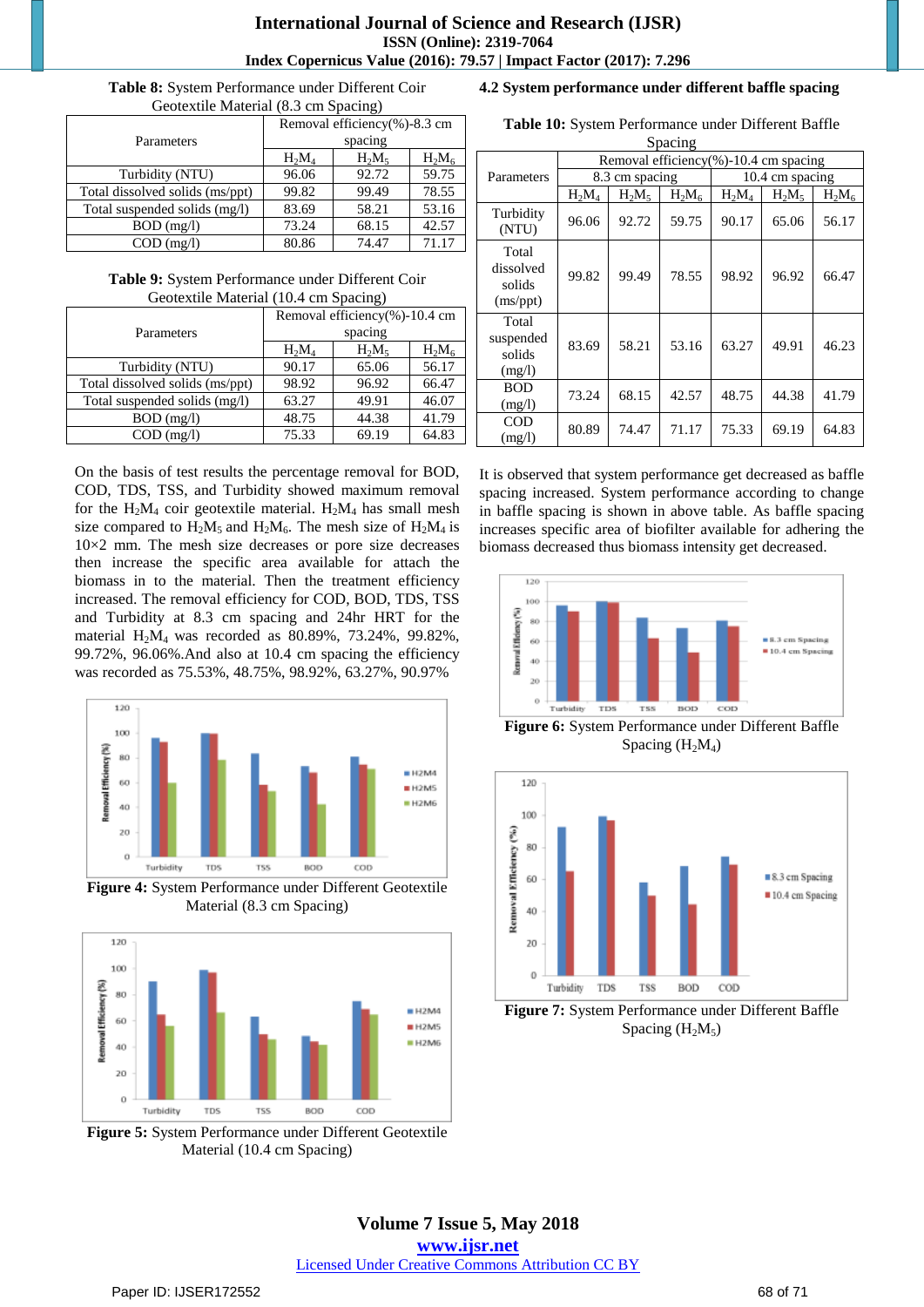

**Figure 8:** System Performance under Different Baffle Spacing  $(H_2M_6)$ 

# **4.3 System performance according to change in layers of geotextile in baffle**

| Table 11: Double Layers of Geotextile in Baffle |  |  |  |
|-------------------------------------------------|--|--|--|
|                                                 |  |  |  |

| parameters                      | Double Layers Of<br>Geotextile In Baffle |          | Removal<br>efficiency |
|---------------------------------|------------------------------------------|----------|-----------------------|
|                                 | Effluent                                 | Influent | $(\%)$                |
| pН                              | 8.5                                      | 7.5      |                       |
| Turbidity (NTU)                 | 325                                      | 3        | 99.07                 |
| Temperature $(^{\circ}C)$       | 31                                       | 31       |                       |
| Total dissolved solids (ms/ppt) | 590.1                                    | 1.03     | 99.82                 |
| Total suspended solids (mg/l)   | 116.3                                    | 15.3     | 86.84                 |
| $BOD$ (mg/l)                    | 165.6                                    | 22       | 86.71                 |
| $COD$ (mg/l)                    | 364                                      | 45.36    | 87.75                 |

**Table 12:** System performance according to change in layers of geotextile in baffle

|                                 | Removal efficiency (%)-<br>H <sub>2</sub> M <sub>4</sub> |        |  |  |
|---------------------------------|----------------------------------------------------------|--------|--|--|
| Parameters                      |                                                          |        |  |  |
|                                 | Single Layer                                             | Double |  |  |
|                                 |                                                          | Layer  |  |  |
| Turbidity (NTU)                 | 96.06                                                    | 99.07  |  |  |
| Total dissolved solids (ms/ppt) | 99.82                                                    | 99.82  |  |  |
| Total suspended solids (mg/l)   | 83.69                                                    | 86.84  |  |  |
| $BOD$ (mg/l)                    | 73.24                                                    | 86.71  |  |  |
| $COD$ (mg/l)                    | 80.89                                                    | 87.75  |  |  |

According to test results geotextile layer in baffle play a great role in the treatment mechanism. The layers of geotextile in baffle increases growth of microorganism increases on the geotextile and then biodegradation of organic matter in the grey water increases. The removal efficiency for turbidity, TDS, TSS, BOD, and COD was recorded as 99.07%, 99.82%, 86.84%, 86.71%, and 87.75% respectively.



**Figure 9:** System Performance According to Change in

Layers of Geotextile in Baffle

# **4.4 System performance without aeration**

#### **Table 13:** System performance without aeration

| Parameters                                     | Effluent | $H_2M_4$ - Without<br>Aeration<br>Influen | Removal<br>efficiency<br>(% ) |
|------------------------------------------------|----------|-------------------------------------------|-------------------------------|
| pН                                             | 7.6      | 6.3                                       |                               |
| Turbidity (NTU)                                | 356      | 199.3                                     | 44.01                         |
| Temperature (°C)                               | 31.6     | 30.6                                      |                               |
| Total dissolved solids<br>(ms <sub>ppt</sub> ) | 506.52   | 227.87                                    | 55.01                         |
| Total suspended solids<br>(mg/l)               | 125.6    | 68.3                                      | 45.62                         |
| $BOD$ (mg/l)                                   | 189.2    | 120.3                                     | 36.41                         |
| $COD$ (mg/l)                                   | 327      | 202                                       | 38.22                         |

| Removal efficiency (%)-<br>H <sub>2</sub> M <sub>4</sub> |          |  |
|----------------------------------------------------------|----------|--|
| With                                                     | Without  |  |
| Aeration                                                 | Aeration |  |
| 96.06                                                    | 44.01    |  |
| 99.82                                                    | 55.01    |  |
| 83.69                                                    | 45.62    |  |
| 73.24                                                    | 36.41    |  |
| 80.89                                                    | 38.22    |  |
|                                                          |          |  |

The removal efficiency for Turbidity, TDS, TSS, BOD and COD without aeration was recorded as 44.01%, 55.01%, 45.62%, 36.41% and 38.22% respectively. Aeration is an efficient factor for this treatment process. Biofiltration process is usually aerobic, which mean microorganisms require oxygen for their metabolism. Due to the absence of oxygen or air in to the biofilter media the growth of microorganisms does not occur. So aeration has a vital role in the treatment process.



**Figure 10**: Removal Efficiency With and Without Aeration

# **4.5 Performance of sequencing batch reactor**

| Table 15: Performance of sequencing batch reactor |  |  |  |  |  |  |
|---------------------------------------------------|--|--|--|--|--|--|
|---------------------------------------------------|--|--|--|--|--|--|

|                                 | <b>SBR</b> | Removal  |                      |
|---------------------------------|------------|----------|----------------------|
| Parameters                      | Effluent   | Influent | efficiency<br>$(\%)$ |
| pН                              | 8.5        | 7.5      |                      |
| Turbidity (NTU)                 | 381        | 63       | 83.46                |
| Temperature (°C)                | 30.1       | 30.1     |                      |
| Total dissolved solids (ms/ppt) | 590.13     | 67.7     | 88.52                |
| Total suspended solids (mg/l)   | 127.8      | 36.3     | 71.59                |

**Volume 7 Issue 5, May 2018 [www.ijsr.net](file:///D:\IJSR%20Website\www.ijsr.net)** [Licensed Under Creative Commons Attribution CC BY](http://creativecommons.org/licenses/by/4.0/)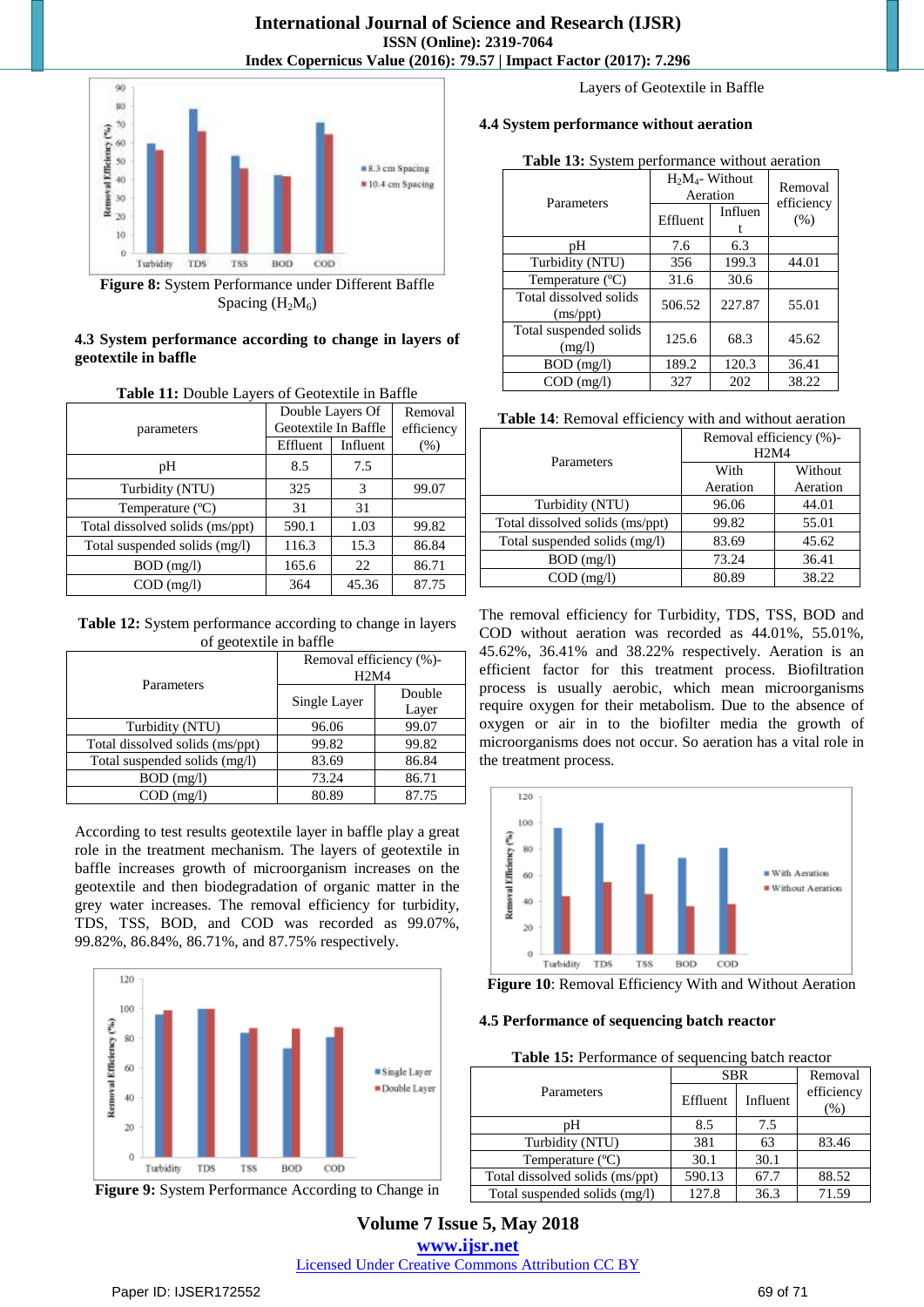# **International Journal of Science and Research (IJSR) ISSN (Online): 2319-7064 Index Copernicus Value (2016): 79.57 | Impact Factor (2017): 7.296**

| $m\sigma/l$<br>້<br> | 48 | 69  | $\Omega$<br>JJ.JJ |
|----------------------|----|-----|-------------------|
| $n\sigma/l$          |    | 206 |                   |

|  |  | <b>Table 16:</b> Comparison with sequencing batch reactor |
|--|--|-----------------------------------------------------------|
|  |  |                                                           |

| Parameters                      | Removal efficiency (%) |            |  |
|---------------------------------|------------------------|------------|--|
|                                 | Geotextile $(H_2M_4)$  | <b>SBR</b> |  |
| Turbidity (NTU)                 | 96.06                  | 83.46      |  |
| Total dissolved solids (ms/ppt) | 99.82                  | 88.52      |  |
| Total suspended solids (mg/l)   | 83.69                  | 71.59      |  |
| $BOD$ (mg/l)                    | 73.24                  | 53.33      |  |
| $COD$ (mg/l)                    | 80.89                  | 51.13      |  |

The SBR performance was evaluated by effluent characteristics. In the SBR treatment process percentage removal efficiency for Turbidity, TDS, TSS, BOD and COD was recorded as 83.46%, 88.52%, 71.59%, 53.33% and 51.13%. Coir geotextile baffle wall treatment process get good treatment efficiency compare to SBR process. Bio filtration, biodegradation, adsorption mechanism occur in highest level compare to SBR process**.**



**Figure 11:** Comparison with sequencing batch reactor

#### **4.6 Comparison with prescribed standards**

| Parameters                                     | Influent | Effluent | Permissible<br>Value                                           |
|------------------------------------------------|----------|----------|----------------------------------------------------------------|
| pН                                             | 8.5      | 7.5      | $5.5-9$                                                        |
| Turbidity (NTU)                                | 325      | 3        | $5-10$                                                         |
| Temperature $(^{\circ}C)$                      | 31       | 31       |                                                                |
| Total dissolved solids<br>(ms <sub>ppt</sub> ) | 590.1    | 1.03     | 2100                                                           |
| Total suspended<br>solids (mg/l)               | 116.3    | 15.3     | 200-for land<br>irrigation<br>100-inland<br>irrigation         |
| $BOD$ (mg/l)                                   | 165.6    | 22       | $30$ -For<br>inland<br>irrigation<br>$100$ -land<br>irrigation |
| $COD$ (mg/l)                                   | 364      | 45.36    | 250-Land<br>Irrigation                                         |

| Table 17: Comparison with prescribed standards |  |
|------------------------------------------------|--|
|------------------------------------------------|--|

According to this BOD, COD, Turbidity, TDS, TSS & pH reaches the required quality for land irrigation. So the treated water by GBCS treatment will be suitable for irrigation and agricultural purposes

# **5.Conclusion**

Water is one of the basic requirements for existence and survival in biosphere and also it is used for economic developments. Nowadays consumption of water is increased and also availability of natural water resources is reduced. Hence we should find a remedy for the fresh water crises. Use of any process that improves the quality of water to make it more acceptable for a specific end use. From the experiment result, it is proved that GBCS is an effective tool for grey water treatment.

- Based on the test result this experimental setup is woven type coir geotextile material treat the grey water successfully.
- Filter media used in GBCS is woven Coir geotextiles which are cheap, easy to available, biodegradable, durable and also have ability to attach and culture biomass. So it can be considered as an effective material to use as bio filter media.
- The main factors affect the performance of the bioreactor is type of the material baffle spacing, layers of geotextile and aeration availability.
- GBCS filtering media is arranged as vertical baffle walls. This arrangement support both suspended and attached growth of microbes.
- The material H2M4 showed maximum removal efficiency compare to other type of material because the material pore size decreased the specific area available for adhering the biomass gets increased. This directly increases the system performance.
- System performance decreases with increase in baffle spacing. As baffle spacing increases system performance suddenly reduced.
- System performance increase with increase in layers of geotextile in baffles. Layers increases specific weight of material increases then system performance gets increased.
- Bioreactor needs good aeration condition for the better performance. This is the only disadvantage to the system because it enhances the cost of setup.
- The geotextile bioreactor have high removal efficiency compare with Sequencing batch reactor

# **References**

- [1] A. Praveen, P.B. Sreelakshmi, M. Gopan, "Coir geotextile packed conduit for the removal of biodegradable matter from waste water", Research communication
- [2] A.R.Vinod, R.M.Mahalingegowda, " Treatability Studies of selective fibrous packing Medias for sewage treatment"
- [3] Bharati Sunil Shete, Dr. Narendra P. Shinkar, "Coconut coir: A media to treat the wastewater", International journal of pure and applied research in engineering and technology
- [4] Cevat Yaman, Joseph Paul Martin, Eyup Nafiz Korkut, "Geotextile biofilters for wastewater treatment", Assistant Professor, Fatih University, Environmental Engineering, Istanbul, Turkey
- [5] Dr. Bipin J Agrawal, "Geotextile: its Application to Civil Engineeering – Overview", National Conference on Recent Trends in Engineering & Technology
- [6] Er. Sheela Mary Cherian, " Coir Geotextiles", M.Tech, Assistant Executive Engineer

**Volume 7 Issue 5, May 2018**

**[www.ijsr.net](file:///D:\IJSR%20Website\www.ijsr.net)**

[Licensed Under Creative Commons Attribution CC BY](http://creativecommons.org/licenses/by/4.0/)